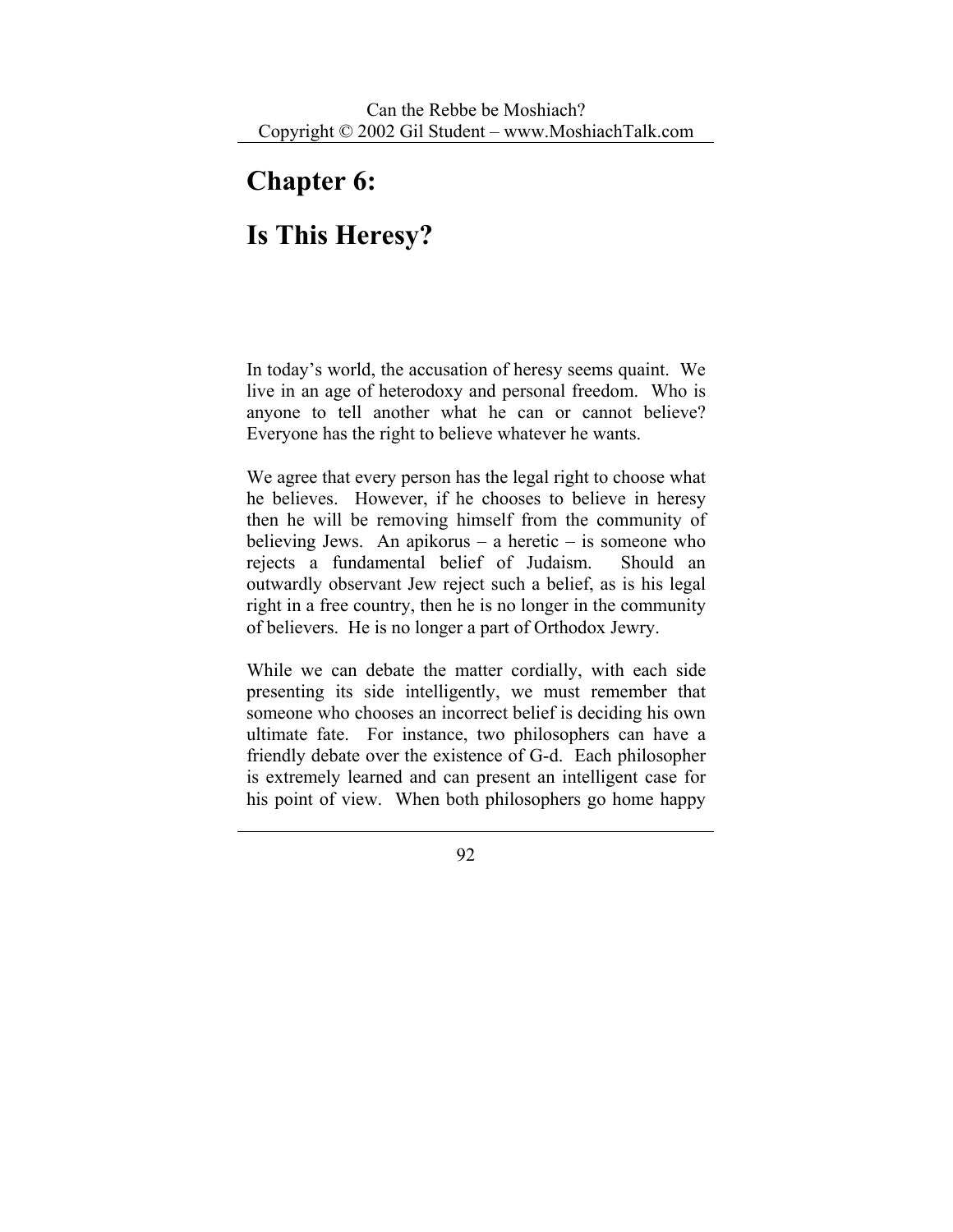after a very civil and friendly debate, one is on the side of G-d and the other denies the very reason for the universe. We believe that our arguments in this book are decisive. If so, we must investigate the ramifications of someone who accepts the beliefs that we emphatically argue are outside of Torah Judaism. While we may like the meshichists personally and respect the many wonderful things they have done in their lives, we feel the same way about many atheists as well. However, G-d demands not only deeds but faith as well. And sometimes a belief can be catastrophically wrong.

The issue of apikorsus is not merely a matter of semantics and labels. There are serious halachic ramifications to rejecting a fundamental belief. For example, an apikorus is not a valid witness for any halachic testimony including weddings and, more importantly, divorces. A get whose signed witnesses are apikorsim is not a valid get; the couple is still married and any subsequent "marriages" are deemed adulterous. This is a very serious matter! While this heretic who signed the get may consider himself a believer, he might also think he is a chicken. Just like the other chickens will treat him like a person despite his vehement protests to the contrary, the community of believers must treat him as he is and not as he claims to be.

The question we must raise is whether someone who holds any of the mistaken beliefs we have discussed is an apikorus. Let us now list the six beliefs we have addressed:

1. The Rebbe is alive and is Moshiach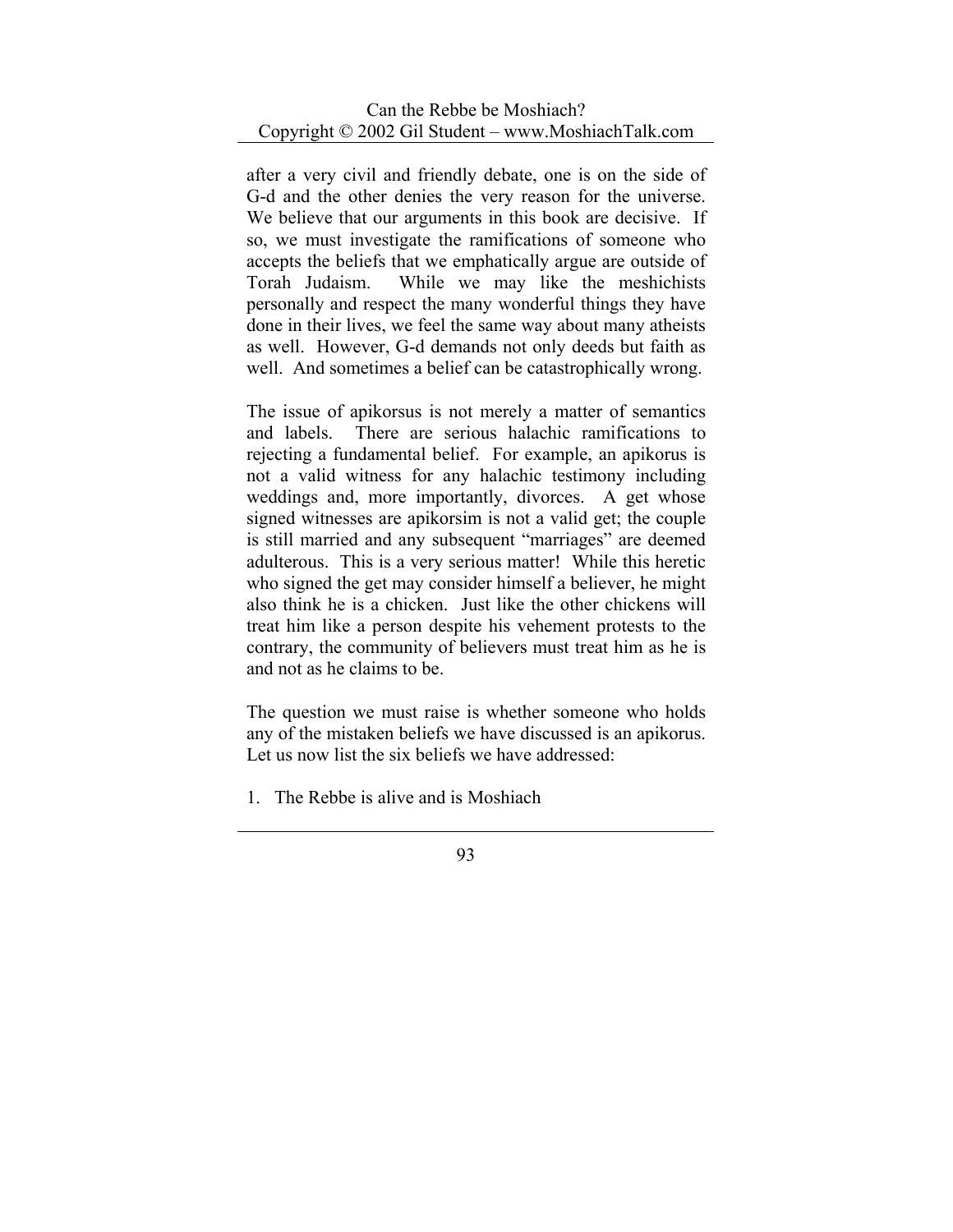- 2. The Rebbe is dead but **may** be Moshiach in the future
- 3. The Rebbe is dead but will **definitely** be Moshiach in the future
- 4. The Rebbe is dead but **is already** Moshiach
- 5. The Rebbe is G-d

The classic formulation of the fundamental beliefs of Judaism that has been widely accepted as authoritative is the Rambam's thirteen principles that he enumerates in his commentary to the Mishna in Sanhedrin 10:1.

The following is the Rambam's second principle.

The second principle is the unity of G-d, may He be exalted. In other words, to believe that this Being, which is the cause of all, is one. This does not mean one as in one of a pair nor one like a species nor one as in one object that is made up of many elements nor as a single simple object which is infinitely divisible. Rather, He, may He be exalted, is a unity unlike any other possible unity. This principle is indicated by the verse "Hear, O Israel, the Lord our G-d, the Lord is one" (D'varim 6:4).

(Commentary to Mishna, Sanhedrin, ed. Kafah p. 141)

והיסוד השני אחדותו יתעלה. והוא שזה עלת הכל אחד, לא כאחדות המין ולא כאחדות הסוג ,ולא כדבר האחר המורכב שהוא מתחלק לאחדים רבים,ולא אחד כגוף הפשוט שהוא אחד במספר אבל מקבל החלוקה והפיצול עד בלי סוף, אלא הוא יתעלה אחד, אחדות שאין אחדות כמוה בשום פנים, וזה יסוד מורה עליו מה שנ׳ שמע ישראל ה׳ אלקינו ה׳ אחד.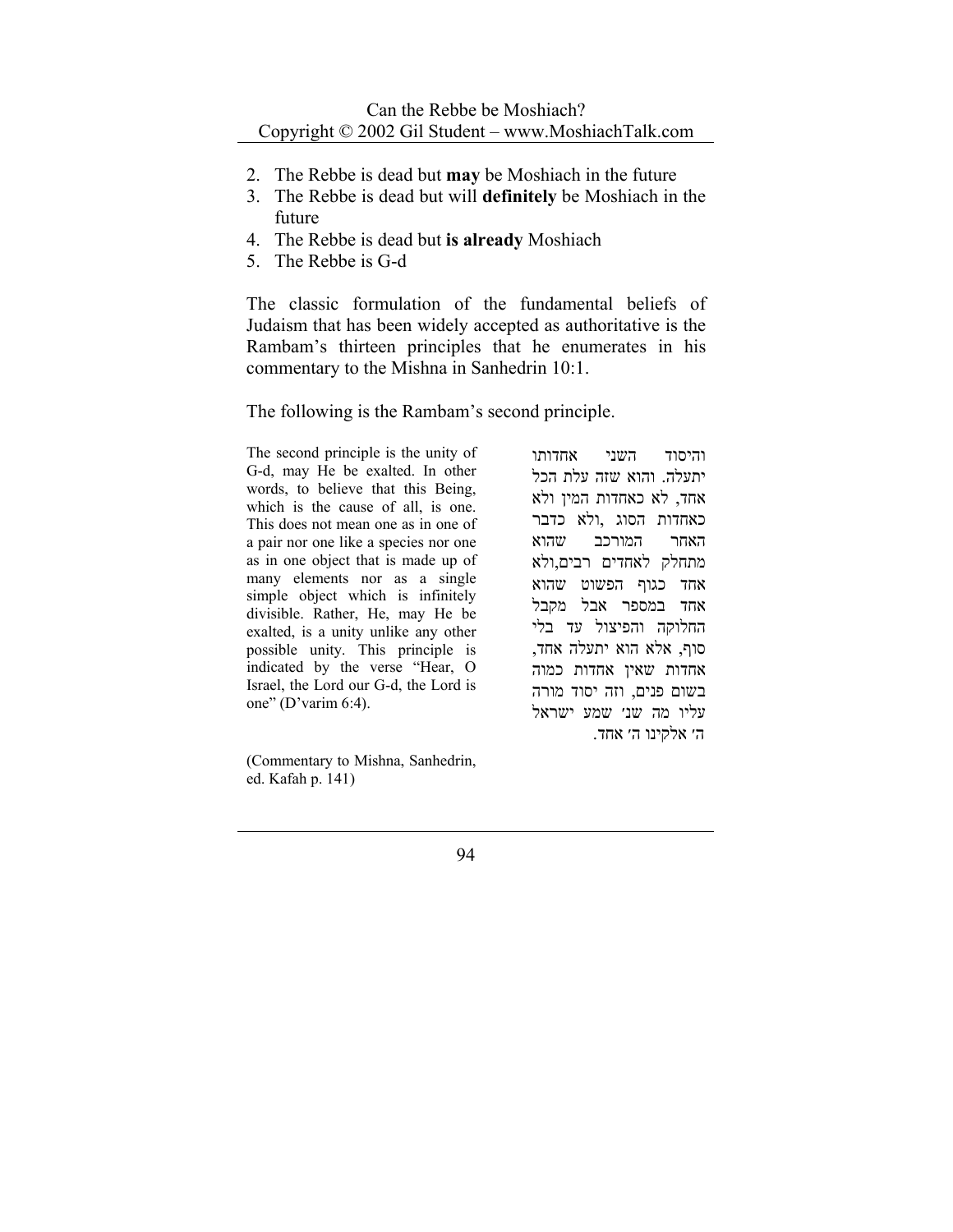Belief that G-d is in any way divisible is contrary to this principle. The following is the Rambam's third principle.

The third principle is that He is not physical. This means to believe that the One whom we have mentioned is not a body nor a force within a body. The characteristics of physical bodies such as movement and rest cannot be part of His nature nor can they happen to Him. Therefore the Sages of blessed memory denied to Him the concepts of combination and separation in saying, "There is no sitting, nor standing, nor shoulder, nor fatigue"… This third principle is indicated by the verse "For you did not see any form" (D'varim 4:15), in other words, you did not perceive Him as being an entity with a form because, as we mentioned, He is not physical and His power is not physical.

והיסוד השלישי שלילת הגשמות ממנו.והוא שזה האחד אינו גוף ולא כח בגוף, ולא יארעוהו מאורעות הגופים כגון התנועה והמנוחה, לא בעצם ולא במקרה. ולפיכך שללו ממנו עליהם השולם החבור והפירוד ואמרו לא ישיבה ולא עמידה לא עורף ולא עפוי... וזה היסוד השלישי הוא אשר מורה עליו מה שנ׳ כי לא ראיתם כל תמונה כלומר לא השגתם אותו בעל תמונה,לפי שהוא שאמרנו לא גוף ולא כח בגוף.

(Commentary to Mishna, Sanhedrin, ed. Kafah pp. 141-142)

From this principle we can see that any claim that G-d has a body or can appear as a body is clearly beyond the pale of Judaism. The belief that the Rebbe is somehow an incarnation of  $G-d - a$  physical representation of  $\text{Him} - \text{is}$ certainly contrary to these fundamental principles. G-d cannot be divided to include the Rebbe as part of Him, nor can He appear in any physical form. Belief that the Rebbe is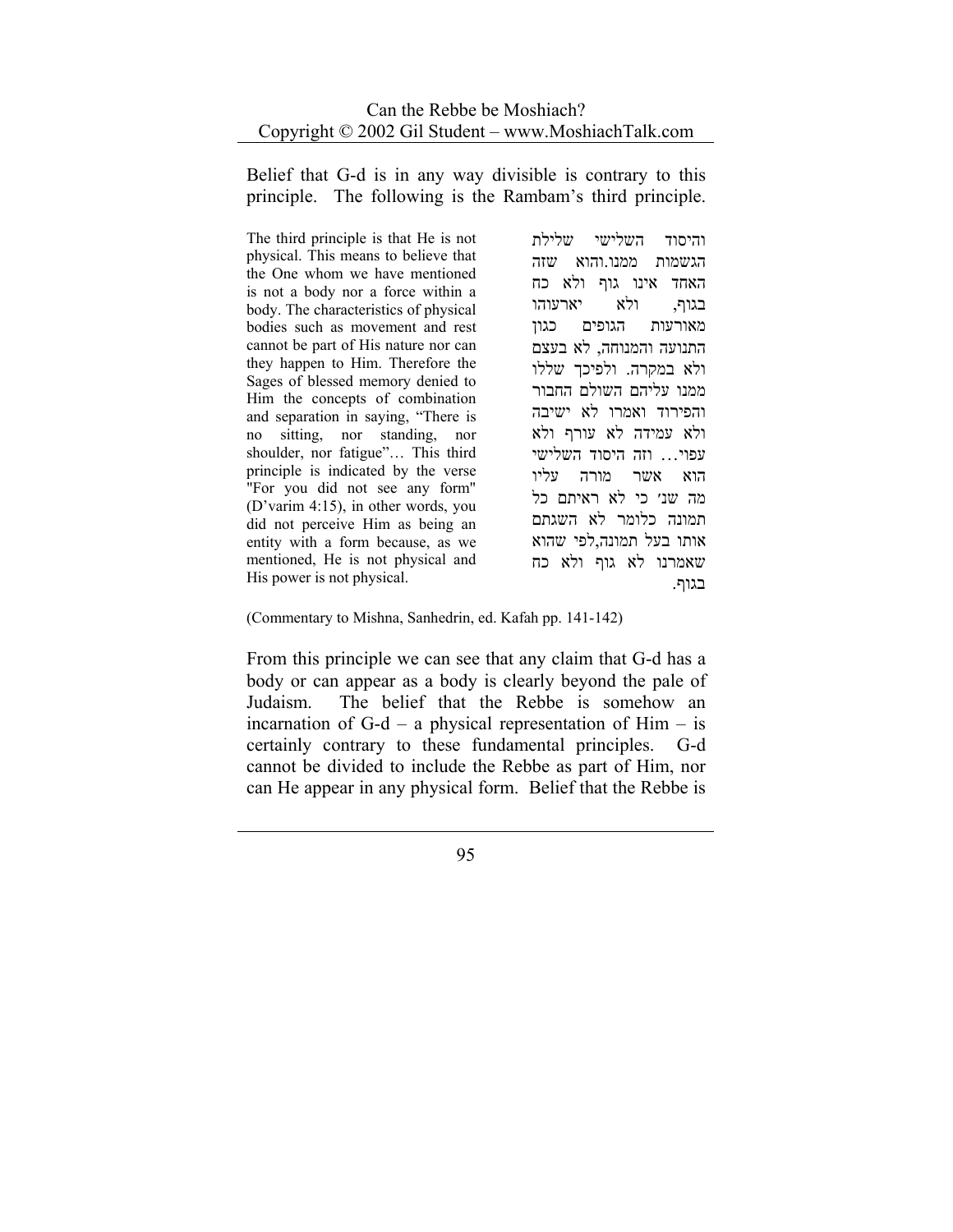somehow G-d other than in the most figurative, non-literal sense is not only heresy but it is also idolatry.

The twelfth principle is belief in the coming of Moshiach. Let us see the Rambam's exact words.

The twelfth principle is Yemos HaMoshiach. This means to believe and be certain that he will come, and not to think that it is too late for him to come, "if it seems slow, wait for it" (Chabakuk 2:3). You should not set a time for him, and you should not make calculations from the Scriptures to determine the time of his coming. The Sages say, "Let despair come upon those who calculate endtimes." One must believe in him by praising him, yearning for him, and praying for him according to what was prophesied regarding him by all the prophets, from Moshe till Malachi. One who doubts this or minimizes this matter denies the Torah that testifies explicitly to [the coming of Moshiach] in the account of Bilam (Bamidbar 24) and in the portion of Nitzavim (Dvarim 30:3-5). Included in this principle is that there is no king to the Jewish people except from David and the descendants of Shlomo specifically. Anyone who

והיסוד השנים עשר ימות המשיח, והוא להאמין ולאמת שיבא ואין לומר שנתאחר אם יתמהמה חכה לו ואין לקבוע לו זמן, ולא יפרש את המקראות כדי להוציא מהן זמן בואו, אמרו חכמים תפוח דעתן של מחשבי קצין. ולהאמין בו מן הגדולה והאהבה ולהתפלל לבואו בהתאם למה שנאמר בו על ידי כל נביא, ממשה ועד מלאכי. ומי שנסתפק בו או זלזל בענינו הרי זה מכחיש את התורה שהבטיחה בו בפרשת בלעם ואתם נצבים. ומכלל היסוד הזה שאין מלך לישראל אלא מדוד ומזרע שלמה דוקא. וכל החולק בענין משפחה הזו הרי זה כפר בה׳ ובדברי נביאיו.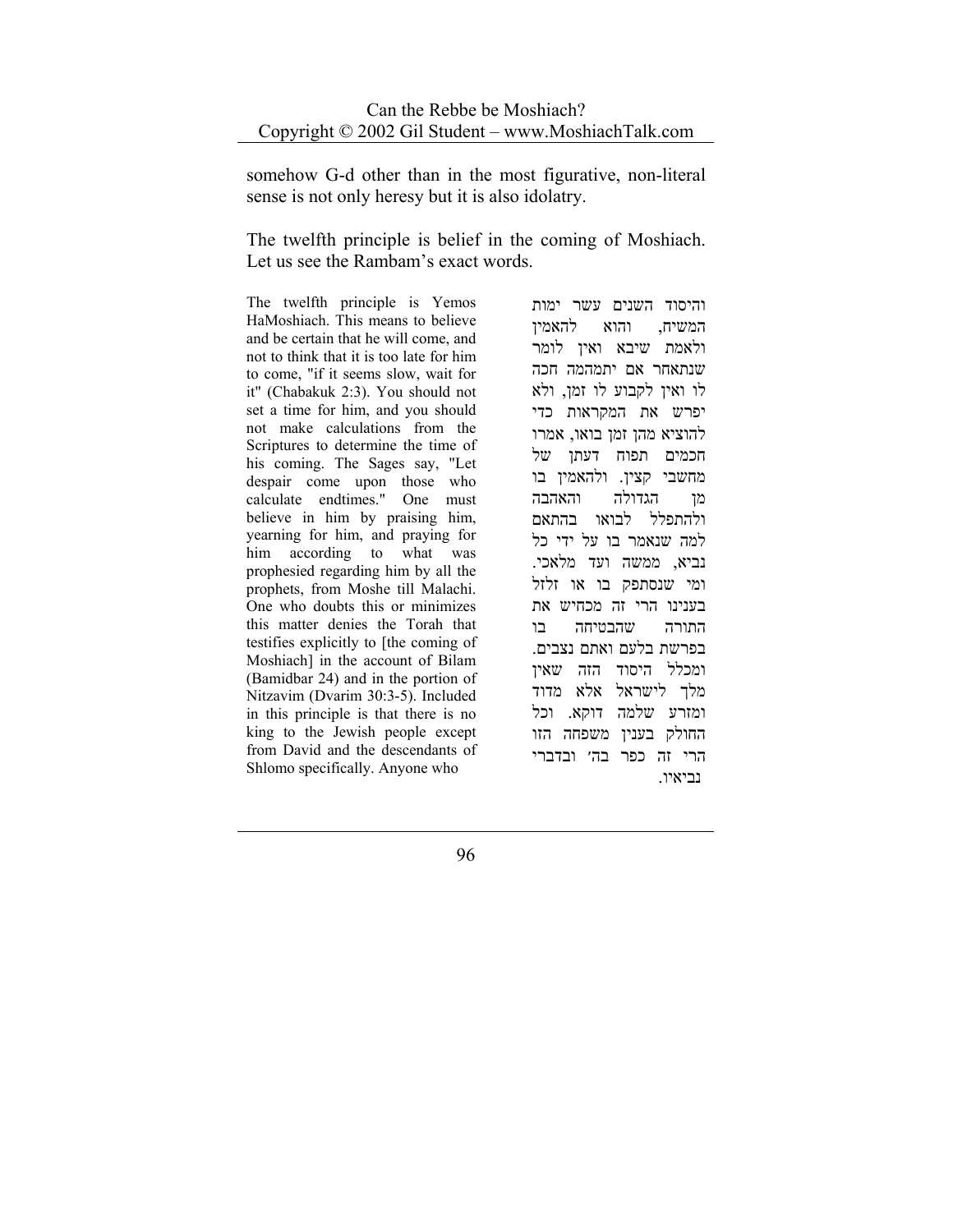disagrees with [the status of] this family denies G-d and His prophets.

(Commentary to Mishna, Sanhedrin, ed. Kafah p. 144)

There is nothing in this principle that addresses whether Moshiach will be from the living or from the dead. Furthermore, there is no explicit statement in the Gemara that Moshiach cannot come from the dead so a believer in such is not contradicting the Gemara. It is therefore difficult to label someone who believes that the deceased Rebbe *may* be Moshiach as an apikorus. Even though he is mistaken, and some may argue foolishly so, it seems that he is not a heretic.

However, it can be argued that those who believe that the Rebbe is *definitely* Moshiach – whether he is alive or not, already Moshiach or future Moshiach – are not truly waiting for Moshiach as required by the twelfth principle. Rather than waiting for the true Moshiach whoever he may be, they are waiting for someone who definitely cannot be Moshiach. Ironically, the loudest advocates of Moshiach have turned their hopes away from Moshiach and toward the deceased Rebbe. This insistence on the Rebbe rather than the true Moshiach, for whom believers wait every day, might very well be heresy.

There is also the question whether the Rebbe was descended from Shlomo. Earlier sources in Lubavitch trace in detail the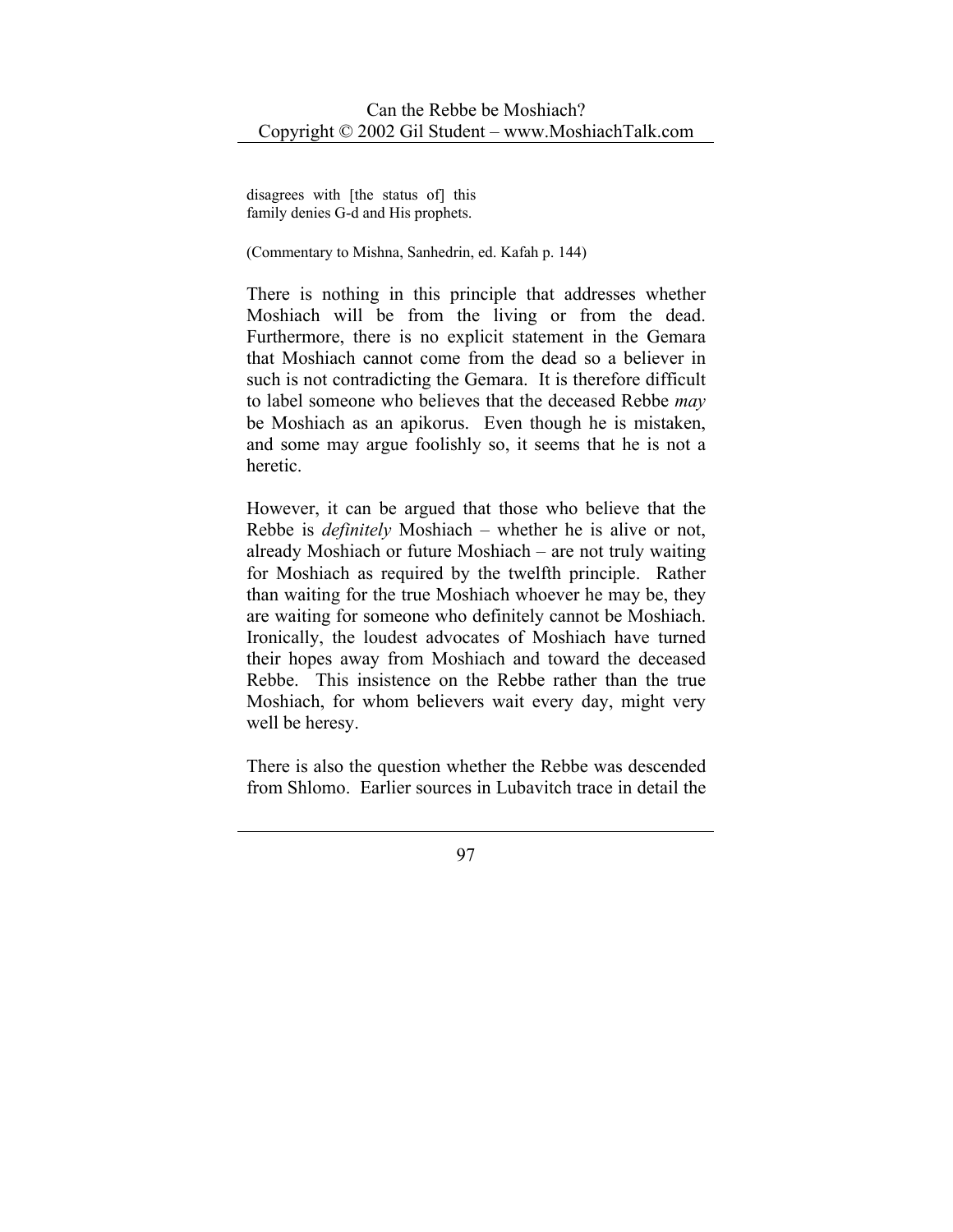Alter Rebbe's illustrious lineage, going back to Rashi, who is descended from King David. However, Rashi's descent comes from King David's son Shfatya ben Avital, as is specified in numerous sources, not Shlomo ben Bassheva. No one ever brought any such lineage for the Rebbe, or indeed for anyone else we know, of patrilineal descent from Shlomo. Although this issue may not be required for someone who is bechezkas Moshiach, the Rambam would certainly **require** it for believing that someone is a Moshiach with certainty.

There is yet another, more complex, angle to follow. It is incontestable that there were medieval rabbis who disagreed with some or parts of the Rambam's thirteen principles. For example, as we saw above, the Rambam's third principle is that G-d is not and cannot be physical or appear in any physical manifestation. However, Rav Moshe Taku (thirteenth century) argues in his Ksav Tamim that G-d can and does appear physically when He chooses to do so. While this view was later discredited as heretical, at that time Rav Moshe Taku was accepted as a Torah authority. Ramban even quoted him in his chiddushim to Gittin 7b. If a Torah giant could disagree with the Rambam's third principle, does this provide a precedent for someone today to disagree with this principle as well? The answer is absolutely not. Halachic questions that were once under question can be decided by poskim and, if widely accepted, become standard halacha. The Rambam's thirteen principles may have been debated at one time but the halacha now is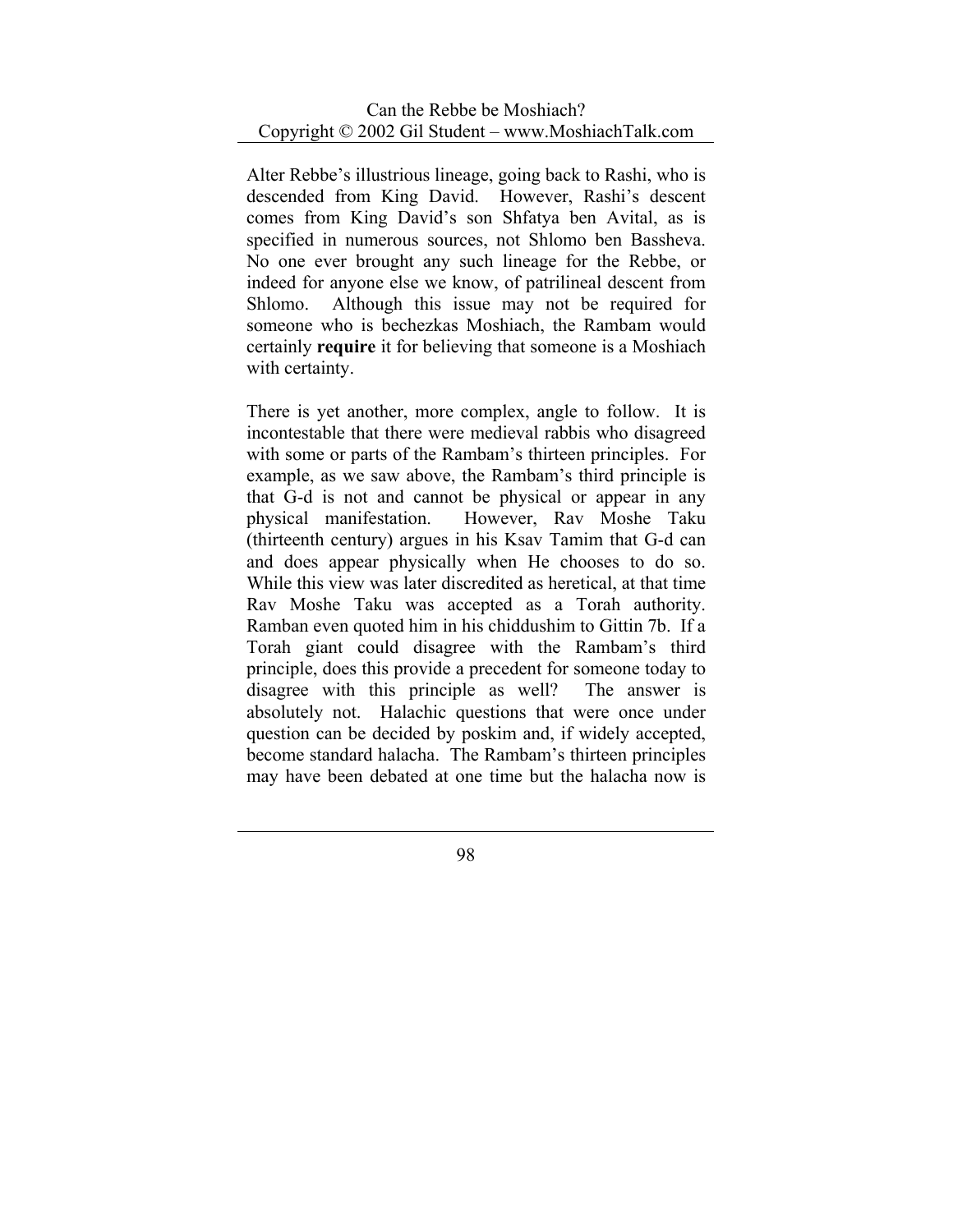that anyone who disagrees with one of these principles is an apikorus.

This applies not only to the Rambam's thirteen principles but to other similar issues as well. The Gemara in Sanhedrin 99a quotes Rabbi Hillel as saying that there is no Moshiach for Israel. Exactly what he meant is much debated and is not for this discussion. What is relevant is that the Chasam Sofer (Tshuvos, Yoreh Deah 356) writes that, while Rabbi Hillel was not an apikorus for saying what he did, the question has already been decided and anyone who would say the exact same thing today would be an apikorus. The Rebbe ruled similarly in Likkutei Sichos vol. 34 p. 114 n. 5. As questions arise and conclusive answers are accepted by Klal Yisroel halacha becomes more crystallized and defined.

Based on this, it can be further argued that even though (and if) belief in a resurrected Moshiach does not contradict the wording of the Rambam's twelfth principle, it does contradict the way generations of Jews and their rabbis have understood the concept of Moshiach. Rather than contradicting the Rambam's principle of Moshiach, it contradicts Klal Yisroel's principle of Moshiach. If one had asked, it can be argued, gedolim from previous generations such as the Chasam Sofer and the Chofetz Chaim whether Moshiach can come from the dead they would certainly have said no. Therefore, anyone who believes such contradicts the idea of Moshiach as accepted by Klal Yisroel and is therefore an apikorus.